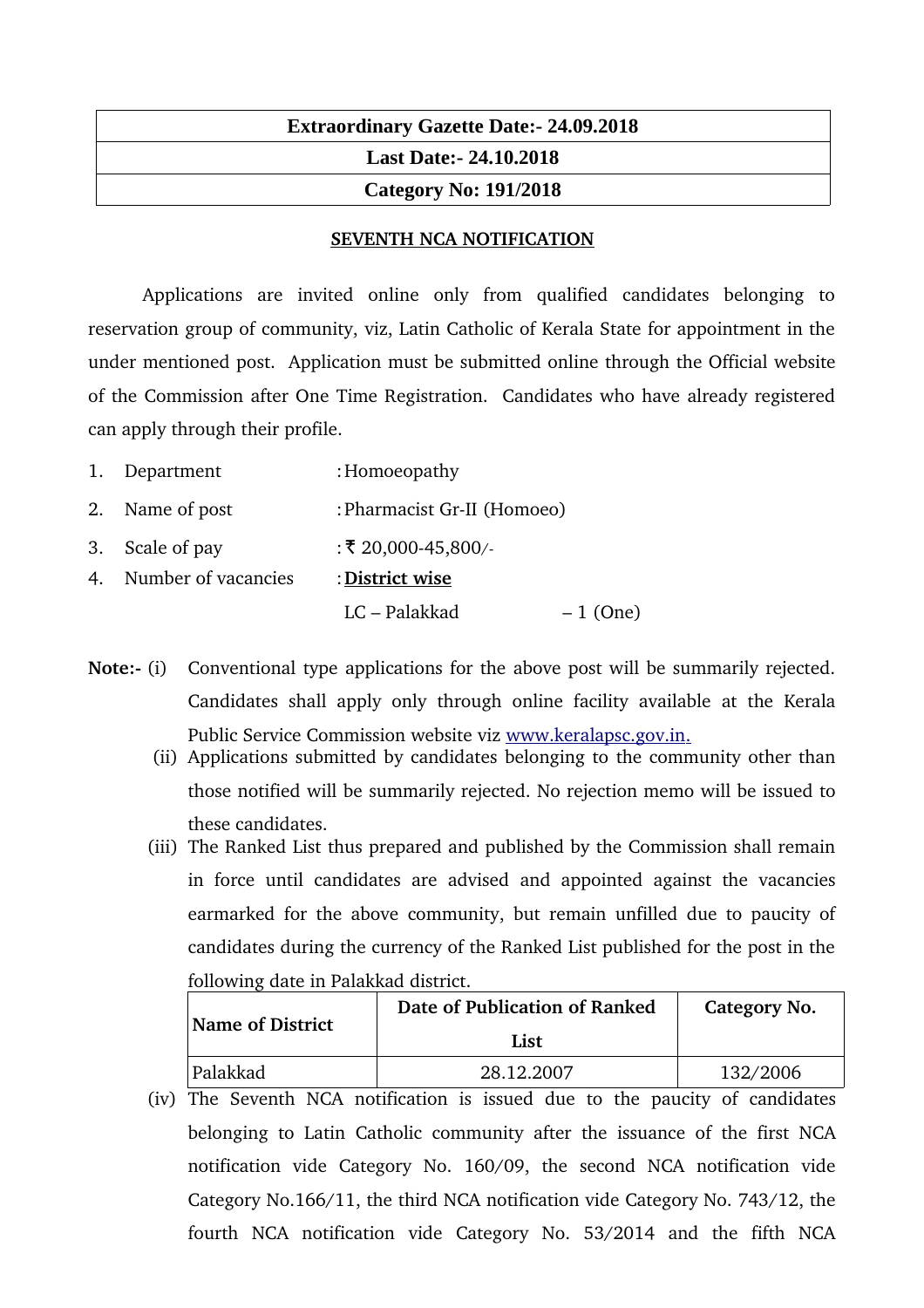notification vide Category No. 463/15, Sixth NCA Notification vide Category No.527/16.

- (v) The selection in pursuance of this notification will be made on a Revenue District basis, subject to the special conditions laid down in G O (MS) No. 154/71/PD dated 27.05.1971. A candidate advised for appointment in one Revenue District from the Ranked List prepared is not eligible for transfer to another district unless he/she completes five years continuous service from the date of commencement of service in the former district. Even if transfer is allowed after five years, it will be subject to the rules in G O (MS) No.4/61/PD, dated 2.1.1961. Candidates already in Government Service holding the same post in the same department in any one district are prohibited from applying again for this post, but they can apply to higher posts when notified.
- 5. Method of appointment : Direct Recruitment (From candidates belonging to Latin

Catholic community only)

6. Age Limit : 18 – 39. Candidates born between 02.01.1979 and 01.01.2000 (both dates included) are eligible to apply for this post.

(Including the relaxation as per para 2 (i) of the General Conditions).

Note :- For concessions allowed in upper age limit, subject to the condition that the maximum age limit shall in no case exceed 50 years, please see para (2) of the General Conditions under Part II of this Notification except Para 2 (i).

## 7. **Qualifications:**

- (i) A pass in S.S.L.C or its equivalent qualification.
- (ii) A Pass Certificate obtained after successful completion of Nurse Cum Pharmacist

Training Course (Homoeopathy) conducted by the Government of Kerala.

OR

A pass in Certificate Course in Pharmacy (Homoeo) recognized by the Government.

Note: KS & SSR Part II Rule 10 a (ii) is applicable for selection to this post.

8. Mode of submitting Applications :

 Candidates must register as per " ONE TIME REGISTRATION" scheme through the Official Website of Kerala Public Service Commission '[www.keralapsc.gov.in'](http://www.keralapsc.gov.in/) before applying for the post. Candidates who have already registered can apply by logging in to their profile using their User-ID and password. Candidates must click on the `Apply Now' button of the respective posts in the Notification Link to applying for a post. The